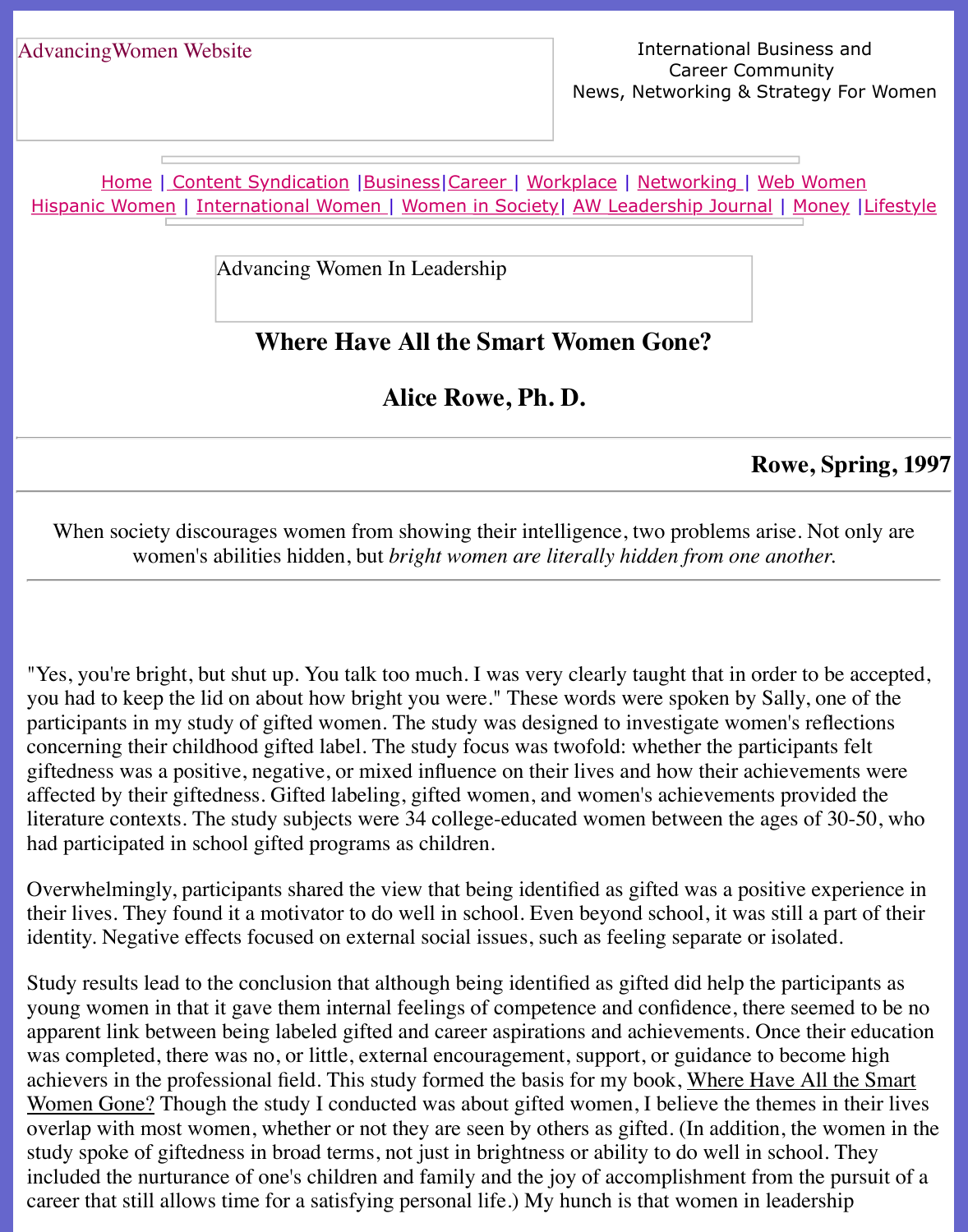positions, or who aspire to them, will find at least some of these themes to be VERY familiar.

#### A Country Called Double Bind

#### The Land of Lost Dreams

Where have all the smart women gone? They went to a Country called Double Bind. This is not a literal country, but a place many of us understand on a deep level, because we have been there ourselves. The Country of Double Bind is a symbol for the dilemmas that women find themselves in, especially if they happen to be smart and competent. In this country are four lands. The first is the Land of Lost Dreams. On the edge of this land is a place called Miss Invincible. Most of the women in the study believed they could achieve anything.

I was taught I could do anything I wanted to do." (Anne)

I felt like there wasn't anything I couldn't do. Everything was out there. (Roxanne)

They had a strong message they could do anything, but did they? Not necessarily. One reason for this ironic twist: they faced that double bind. They were told they could do anything in the classroom, but beyond that, the message was often, "Well, of course you can't do THAT."

> When Sputnik went up, they put me in Math Analysis and Physics and Chemistry to groom me. But when I wanted to be an astronaut, I was told, 'You can't apply.' (Brenda)

Many women felt a lack of role models. Ruth, a nurse, said:

Whatever I did, I did well, but if I had to point to something that kept me from trying out a different career, I think it would be the lack of female role models. I didn't see in front of me what the possibilities were.

Anne, also a nurse, could not picture herself in the career she had in mind originally, partly because she saw no women entering that field:

> I wanted to be a nuclear engineer when I started high school, but I couldn't see myself doing that. I couldn't imagine myself in a tie and wing-tipped shoes.

### The Land of Sexism

In addition to a lack of female role models, a related reason for not achieving one's dreams is cultural